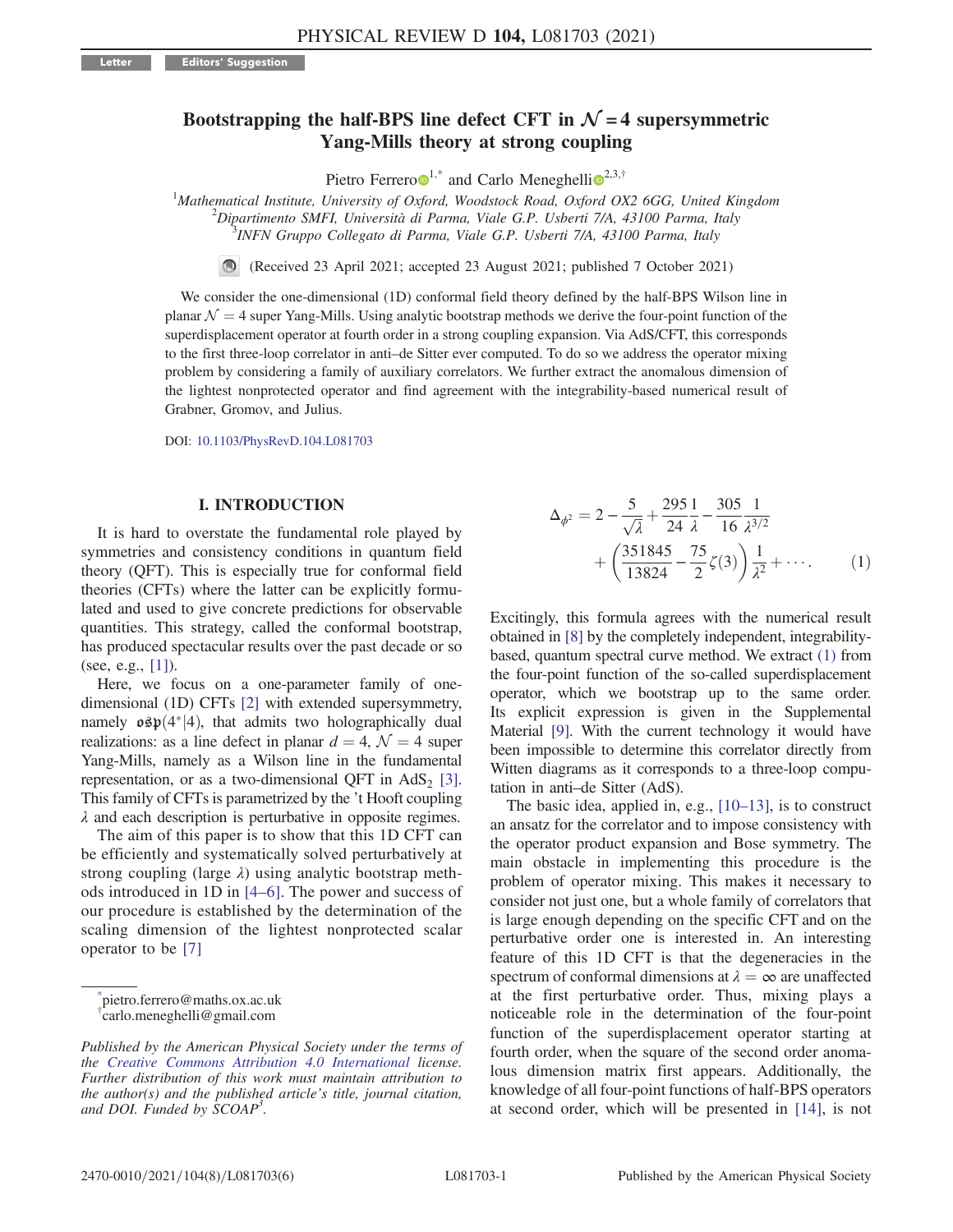enough to take into account this effect, and correlators involving nonprotected external operators need to be included. This goes fundamentally beyond what has been done in previous works, for example [\[11,15,16\].](#page-5-9)

# II. SUPERCONFORMAL SYMMETRY

<span id="page-1-7"></span>The symmetry of the 1D super-CFT (SCFT) we are studying is  $\mathfrak{osp}(4^*|4)$ . Its bosonic subalgebra is  $\mathfrak{so}(4^*) \oplus$ <br> $\mathfrak{so}(4) \sim \mathfrak{so}(2) \oplus \mathfrak{su}(2) \oplus \mathfrak{so}(4)$  where the first term con- $\mathfrak{sp}(4) \simeq \mathfrak{sl}(2) \oplus \mathfrak{su}(2) \oplus \mathfrak{sp}(4)$ , where the first term corresponds to the 1D conformal group while the remaining two can be thought of as  $R$  symmetries. The relevant representations of  $\mathfrak{osp}(4^*|4)$  are uniquely specified by the scaling dimensions and *R*-symmetry representation  $\omega$  – scaling dimensions and R-symmetry representation  $\omega =$  $\{\Delta, s, [a, b]\}$  [\[17\]](#page-5-10) of the superconformal primary. Two types of supermultiplets  $R$  will be relevant in this work: (i) long multiplets  $\mathcal{L}_{s,[a,b]}^{\Delta}$  where  $\Delta$  is subject to the unitarity<br>beamed (ii) short multiplets  $\mathcal{D}_{s}$  with  $s_{\text{max}}$  (k, 0, [0, k]). bound, (ii) short multiplets  $\mathcal{D}_k$ , with  $\omega = \{k, 0, [0, k]\}.$  A distinguished role is played by the superdisplacement operator  $\mathcal{D}_1$ , which is ultrashort and whose decomposition in irreducible representations of the bosonic symmetry is

$$
\mathcal{D}_1: \ \phi_{(1,5)}^{\Delta=1} \to \psi_{(2,4)}^{\Delta=3/2} \to f_{(3,1)}^{\Delta=2}, \tag{2}
$$

<span id="page-1-2"></span><span id="page-1-1"></span>where the arrow refers to the action of supersymmetry generators, while  $(m, n)$  denotes the dimensions of the  $\mathfrak{su}(2) \oplus \mathfrak{sp}(4)$  representation. In the following we will consider four-point functions of two types,

$$
\langle \mathcal{D}_1 \mathcal{D}_1 \mathcal{D}_k \mathcal{D}_k \rangle, \qquad \langle \mathcal{D}_1 \mathcal{D}_1 \mathcal{D}_2 \mathcal{L}_{0,[0,0]}^{\Delta_{\text{ext}}} \rangle. \tag{3}
$$

The implications of superconformal symmetry on correlation functions involving only short operators have been analyzed in [\[5,18\]](#page-5-11) using superspace. They not only imply that the four-point functions of all the members of the short supermultiplet are determined by one of the superprimaries, but that the latter are subject to constraints. In the simplest example of  $\langle \mathcal{D}_1 \mathcal{D}_1 \mathcal{D}_1 \mathcal{D}_1 \rangle$  these can be solved in terms of a constant and a single function of the bosonic cross ratio  $\chi = \frac{t_{12}t_{34}}{t_{13}t_{24}}$ , where t is a coordinate on the line and  $t_{ij} = t_i - t_j$ . The explicit parametrization is

<span id="page-1-0"></span>
$$
\frac{\langle \mathcal{D}_1 \mathcal{D}_1 \mathcal{D}_1 \rangle}{\langle \mathcal{D}_1 \mathcal{D}_1 \rangle \langle \mathcal{D}_1 \mathcal{D}_1 \rangle} = \mathbf{f} \mathbf{\mathfrak{X}} + \mathbb{D} f(\chi), \tag{4}
$$

where the superconformal invariant  $\mathfrak X$  and the differential operator D are given in the Supplemental Material [\[9\].](#page-5-6) The number f in [\(4\)](#page-1-0) is a datum of the topological algebra associated with any 1D CFT with  $\log p(4^*|4)$  symmetry by the cohomological construction of [19, 20]; see [18]. If the the cohomological construction of [\[19,20\]](#page-5-12); see [\[18\].](#page-5-13) If the 1D CFT in question is a Wilson line in  $\mathcal{N} = 4$  SYM, f can be computed by supersymmetric localization [\[21](#page-5-14)–23]. See [\[5\]](#page-5-11) for more details.

To address the mixing problem we also consider correlators of the second type in [\(3\)](#page-1-1). Superconformal symmetry implies that each of them is determined by a single function  $F(\chi)$ ; see the Supplemental Material [\[9,14\].](#page-5-6)

<span id="page-1-4"></span>Correlation functions of local operators admit a decomposition in superconformal blocks, defined by the  $\mathfrak{osp}(4^*|4)$  Casimir equation supplemented with the appropriate boundary conditions. We parametrize the appropriate boundary conditions. We parametrize the Casimir eigenvalues as

$$
\mathfrak{C}_2(\mathcal{R}) = \Delta(\Delta + 3) + \frac{s(s+2)}{4}
$$

$$
-\frac{a^2}{2} - a(b+2) - b(b+3), \tag{5}
$$

with  $\omega_R = {\{\Delta, s, [a, b]\}}$ . Explicit expressions of superconformal blocks are given in the Supplemental Material [\[9\],](#page-5-6) and their derivation will be presented in [\[14\]](#page-5-8).

<span id="page-1-5"></span>The conformal blocks decomposition of any four-point function follows from the operator product expansion (OPE) rules. In the case of  $\mathcal{D}_1$  they take the form

$$
\mathcal{D}_1 \times \mathcal{D}_1 = \mathcal{I} + \mathcal{D}_2 + \mathcal{L}_{0,[0,0]}^{\Delta}.
$$
 (6)

<span id="page-1-3"></span>The OPE  $\mathcal{D}_k \times \mathcal{D}_k$  has the same form plus extra representations that are projected away in the correlator of interest. It follows that the decomposition of [\(4\)](#page-1-0) in superconformal blocks is

$$
f(\chi) = \mathfrak{f}_{\mathcal{I}}(\chi) + \mu_{\mathcal{D}_2}^2 \mathfrak{f}_{\mathcal{D}_2}(\chi) + \sum_{\mathcal{O}} \mu_{\mathcal{O}}^2 \mathfrak{f}_{\Delta_{\mathcal{O}}}(\chi), \qquad (7)
$$

<span id="page-1-6"></span>and  $\mathbf{f} = 1 + \mu_{D_2}^2$ , where  $\mathcal{O}$  are superconformal primaries of type  $\mathcal{L}_{0,[0,0]}^{\Delta}$ . We shall also use the OPE [\[24\]](#page-5-15)

$$
\mathcal{D}_2 \times \mathcal{L}_{0,[0,0]}^{\Delta_{\text{ext}}} = \mathcal{D}_2 + \mathcal{L}_{0,[0,0]}^{\Delta} + \cdots,
$$
 (8)

where  $\cdots$  indicates representations that do not contribute to [\(3\)](#page-1-1). The selection rules for the other channel can be found in the Supplemental Material [\[9\]](#page-5-6).

#### III. FREE THEORY

The free 1D CFT from which we start the perturbation is easy to describe. Its local operators are built by taking normal ordered products of the fundamental fields  $\Phi = (\phi^I(t), \psi^A_{\alpha}(t), f_{\alpha\beta}(t)),$  with  $I = 1, ..., 5, A = 1, ..., 4,$ <br> $\alpha, \beta = 1, 2$  [see (2)], and their derivatives. Correlation  $\alpha$ ,  $\beta = 1$ , 2 [see [\(2\)](#page-1-2)], and their derivatives. Correlation functions are defined and computed by Wick contractions using the two-point function of  $\Phi$ . By the state-operator correspondence we can think in terms of the space of states

$$
\mathcal{H} = \bigoplus_{L} \mathcal{H}_{L}, \qquad \mathcal{H}_{L} = (\mathbb{V}_{\Phi} \otimes \dots \otimes \mathbb{V}_{\Phi})^{S_{L}}, \qquad (9)
$$

where  $\mathbb{V}_{\Phi} \simeq \mathcal{D}_1$ , the symbol  $S_L$  indicates that the tensor products are totally graded-symmetrized and the integer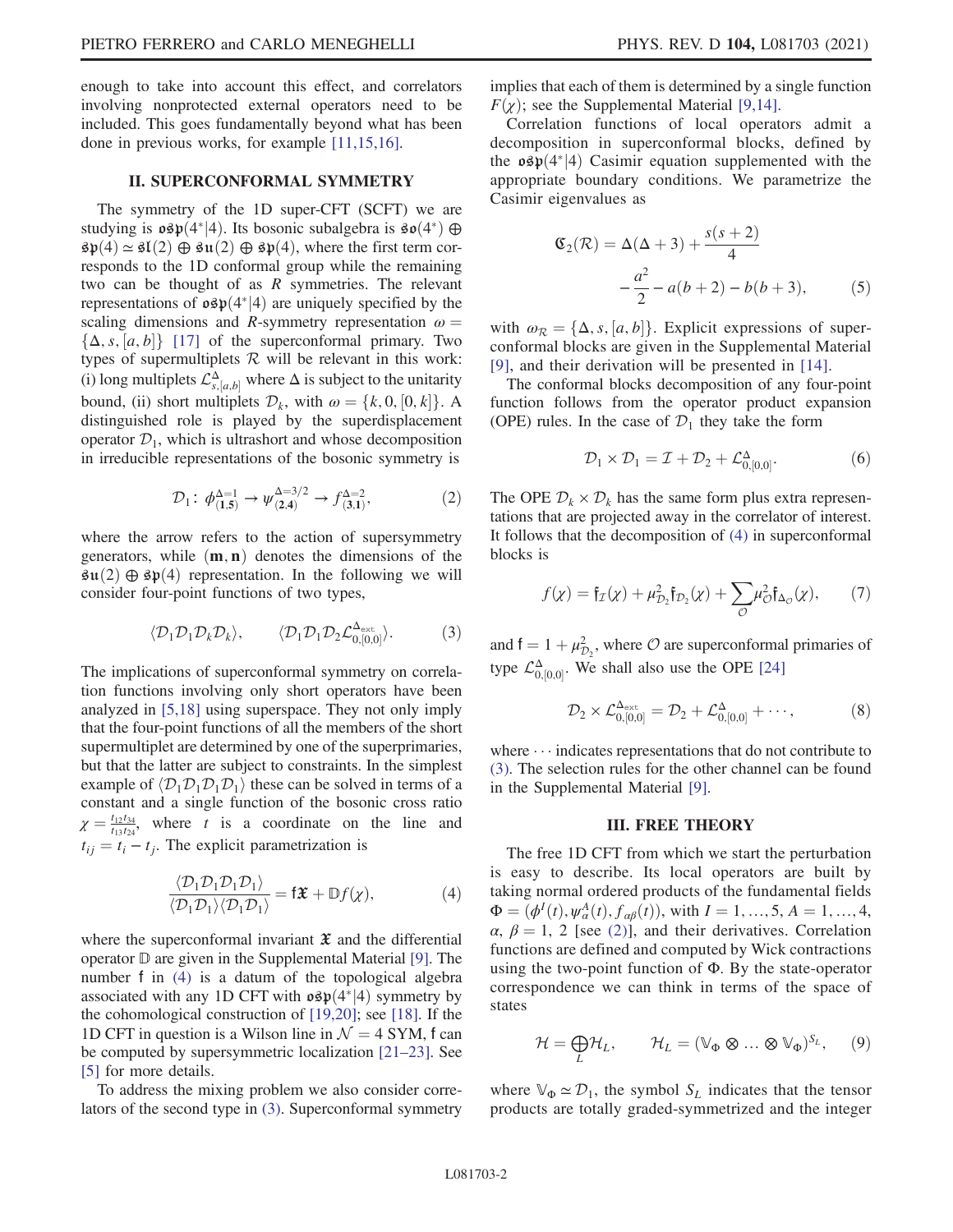<span id="page-2-0"></span>L corresponds to the length of composite operators. Each factor  $\mathcal{H}_L$  decomposes into irreducible representations of  $\mathfrak{osp}(4^*|4)$  as

$$
\mathcal{H}_L = \bigoplus_{\mathcal{R}} \mathsf{d}_L(\mathcal{R}) \otimes \mathcal{R},\tag{10}
$$

where  $d_L(\mathcal{R})$  are multiplicity spaces. Their dimensions can be obtained by expanding the partition function that counts the words made of Φ and its derivatives in characters of  $\mathfrak{osp}(4^*|4)$  (see [\[5\]\)](#page-5-11). For length two, the decomposition (10) is multiplicity free and contains only decomposition [\(10\)](#page-2-0) is multiplicity free and contains only the multiplets  $\mathcal{D}_2$  and  $\mathcal{L}_{0,[0,0]}^{\Delta}$  with  $\Delta = 2, 4, \dots$ . After turning on the perturbation, the corresponding operators will mix with operators in the same representation in  $\mathcal{H}_{L>2}$ . At the perturbative order considered in this work a fundamental role will be played by length four operators in such representations; their number is given by

<span id="page-2-7"></span>
$$
\dim(\mathsf{d}_4(\Delta)) = \text{Floor}\bigg[\bigg(\frac{\Delta}{4}\bigg)^2\bigg], \qquad \Delta = 4, 6, ..., \quad (11)
$$

where we introduced the notation  $d_L(\Delta) = d_L(\mathcal{L}^{\Delta}_{0,[0,0]})$ . While this counting gives valuable information, for our purposes we will need to construct the length four operators explicitly.

The finite dimensional multiplicity spaces  $d_L(\mathcal{R})$  are equipped with an inner product g, which is determined by the two-point functions in the free theory and does not mix operators of different lengths. Additionally, three-point functions provide trilinear maps

<span id="page-2-6"></span>
$$
\mathbf{C}^{(0)}\colon \mathsf{d}_{L_1}(\mathcal{R}_1)\times \mathsf{d}_{L_2}(\mathcal{R}_2)\times \mathsf{d}_{L_3}(\mathcal{R}_3)\to \mathbb{C}^*,\quad (12)
$$

where # denotes the number of invariant structures of type  $\langle \mathcal{R}_1 \mathcal{R}_2 \mathcal{R}_3 \rangle$ . Only situations with  $\ddot{=} = 1$  will be relevant in this work.

#### IV. THE BOOTSTRAP PROBLEM

#### A. The mixing problem

Consider the conformal block decomposition [\(7\)](#page-1-3) and expand the CFT data in a small parameter  $1/\sqrt{\lambda}$ , for example,

$$
\Delta_{\mathcal{O}} = \Delta_{\mathcal{O}}^{(0)} + \frac{1}{\sqrt{\lambda}} \gamma_{\mathcal{O}}^{(1)} + \frac{1}{\lambda} \gamma_{\mathcal{O}}^{(2)} + \cdots, \qquad (13)
$$

<span id="page-2-4"></span>and similarly for the OPE coefficients. This produces logarithms in the small  $\chi$  expansion of the correlation function. More precisely, the correlator at order  $\ell$  has the structure

$$
f^{(\ell)}(\chi) = \sum_{k=0}^{\ell} f_{\text{log}^k}^{(\ell)}(\chi)(\log \chi)^k, \tag{14}
$$

where  $f_{\text{log}k}^{(\ell)}(\chi)$  are analytic at  $\chi = 0$ . Their explicit expression in terms of CFT data is given in the Supplemental Material [\[9\]](#page-5-6). The functions that multiply higher powers of the logarithms (those with  $k > 1$ ) are expressed in terms of CFT data at lower order. What makes the bootstrap problem more complicated, but also more interesting, is that, in general, due to degeneracies in the spectrum of the free theory, these CFT data cannot be obtained from the

<span id="page-2-1"></span>From the knowledge of  $f^{(0)}(\chi)$  and  $f^{(1)}(\chi)$  one can tract via the decomposition (7) the combinations extract, via the decomposition [\(7\),](#page-1-3) the combinations

correlator [\(4\)](#page-1-0) alone.

$$
\langle a_{\Delta}^{(0)} \rangle := \sum_{\mathcal{O} \mid \Delta_{\mathcal{O}}^{(0)} = \Delta} (\mu_{\mathcal{O}}^{(0)})^2, \tag{15}
$$

$$
\langle a_{\Delta}^{(0)} \gamma_{\Delta}^{(1)} \rangle := \sum_{\mathcal{O} | \Delta_{\mathcal{O}}^{(0)} = \Delta} (\mu_{\mathcal{O}}^{(0)})^2 \gamma_{\mathcal{O}}^{(1)},\tag{16}
$$

<span id="page-2-2"></span>where  $\Delta = 2, 4, 6, \ldots$  To reconstruct the highest logarithm at the next order, namely  $f_{\text{log}2}^{(2)}(\chi)$ , one needs to know the quantity  $\langle a_{\Delta}^{(0)}(\gamma_{\Delta}^{(1)})^2 \rangle$ , but these "averaged moments" can-<br>not be extracted from (15) and (16) when operators are not be extracted from [\(15\)](#page-2-1) and [\(16\)](#page-2-2) when operators are degenerate. The 1D SCFT analyzed here has the following interesting property: at first order, the anomalous dimension of any operator is proportional to the eigenvalue of the quadratic Casimir of  $\mathfrak{osp}(4^*|4)$  [\(5\):](#page-1-4)

$$
\gamma_{\mathcal{O}}^{(1)} = -\frac{1}{2}\mathfrak{C}_2(\mathcal{R}_{\mathcal{O}}). \tag{17}
$$

<span id="page-2-3"></span>This implies that the degeneracy is not lifted at first order, and hence any factor of  $\gamma_{\cal{O}}^{(1)}$  in averages of the type [\(16\)](#page-2-2) can be replaced by [\(17\)](#page-2-3) and pulled out of the sum. A simple proof of [\(17\)](#page-2-3) based on the properties of the dilatation operator, which can be derived from Witten diagram considerations or directly from the bootstrap, is presented in the Supplemental Material [\[9\].](#page-5-6) More details will be presented in [\[14\]](#page-5-8).

<span id="page-2-5"></span>Let us move to higher orders in the perturbative expansion. By looking at the expression of  $f_{\text{log}k}^{(\ell)}(\chi)$  entering (14) in terms of CFT data, it is not hard to realize that the [\(14\)](#page-2-4) in terms of CFT data, it is not hard to realize that the first time an unknown combination of CFT data appears for the higher logarithms  $k > 1$  is at fourth order. Specifically,  $f_{\log^2}^{(4)}(\chi)$  contains terms of the form

$$
\langle a_{\Delta}^{(0)}(\gamma_{\Delta}^{(2)})^2 \rangle := \sum_{\mathcal{O}|\Delta_{\mathcal{O}}^{(0)} = \Delta} (\mu_{\mathcal{O}}^{(0)})^2 (\gamma_{\mathcal{O}}^{(2)})^2. \tag{18}
$$

The main obstacle to bootstrap the correlator [\(4\)](#page-1-0) at this order is to determine [\(18\).](#page-2-5) Luckily, to do this we do not need to find the eigenvalues  $\gamma_{\cal O}^{(2)}$  and eigenvectors  ${\cal O}$  of the second order dilatation operator. In fact, we can work in an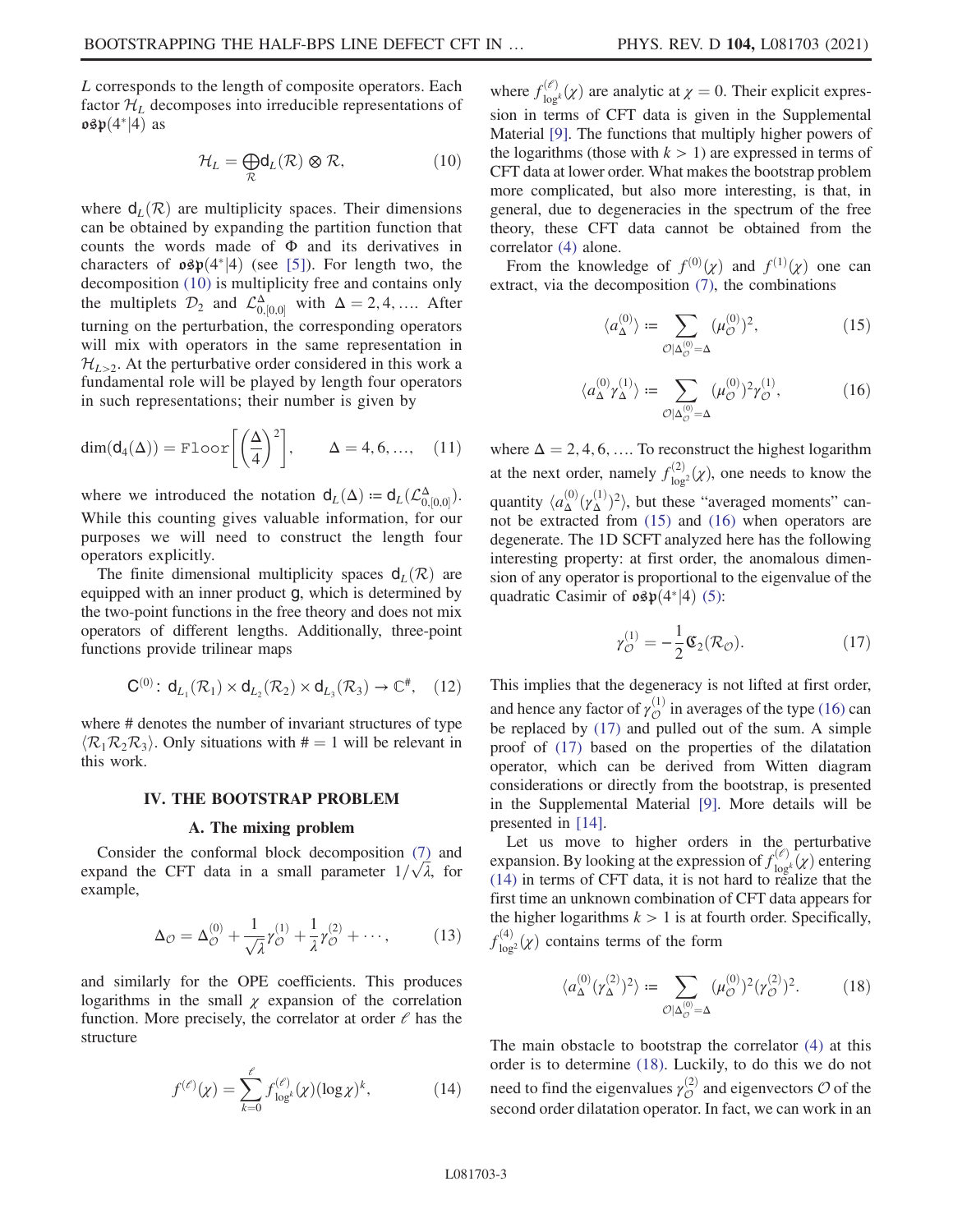arbitrary (nonorthogonal) basis for the exchanged operators. It is convenient to use a basis in which the length  $L$  is a good quantum number, which implies two simplifications. The first is obvious: the three-point function  $C_{\mathcal{D}_1 \mathcal{D}_1 -}^{(0)}$  [see [\(12\)\]](#page-2-6) is nonvanishing only if the third operator has length two—these are nondegenerate, and we denote the corresponding OPE coefficient by  $C_{11\Delta}^{(0)}$ . The second concerns the anomalous dimension matrix  $\Gamma_{\Delta}^{(2)}$ : its components are nonvanishing only among operators of the same length or whose lengths differ by two units [\[25\].](#page-5-16) We denote the corresponding building blocks by  $\Gamma_{\Delta,L\to L}^{(2)}$  and  $\Gamma_{\Delta,L\to L+2}^{(2)}$ , with

$$
\Gamma_{\Delta, L_1 \to L_2}^{(2)} \in \mathsf{d}_{L_1}(\Delta) \times \mathsf{d}_{L_2}(\Delta),\tag{19}
$$

<span id="page-3-5"></span>where the degeneracy spaces  $d_L(\Delta)$  were defined in [\(10\)](#page-2-0). In the Supplemental Material [\[9\]](#page-5-6) we give explicit examples for  $\Delta = 4$ , 6. We conclude that in this basis, after normalizing the length-two operators, the expression [\(18\)](#page-2-5) takes the form

<span id="page-3-4"></span>
$$
\langle a_{\Delta}^{(0)}(\gamma_{\Delta}^{(2)})^2 \rangle = \langle a_{\Delta}^{(0)} \rangle [(\Gamma_{\Delta,2\to 2}^{(2)})^2 + \delta \Gamma_{\rm sq}^{(2)}(\Delta)], \quad (20)
$$

where

$$
\delta\Gamma_{\text{sq}}^{(2)}(\Delta) \coloneqq \Gamma_{\Delta,2\to 4}^{(2)} \cdot \mathbf{g}_4 \cdot \Gamma_{\Delta,2\to 4}^{(2)},\tag{21}
$$

<span id="page-3-0"></span>and  $g_4$  is the metric in the space [\(11\)](#page-2-7). While the number  $\Gamma_{\Delta,2\to 2}^{(2)}$  is obtained from  $f^{(2)}(\chi)$ , to extract the vector  $\Gamma_{\Delta,2\to 4}^{(2)}$  one has to consider a family of correlators at second order. A natural choice is given by

$$
\langle \mathcal{D}_1 \mathcal{D}_1 \mathcal{D}_2 \mathcal{O}_{\text{ext}} \rangle, \tag{22}
$$

<span id="page-3-1"></span>with  $\mathcal{O}_{ext}$  either of type  $\mathcal{D}_2$  or  $\mathcal{L}_{0,[0,0]}^{\Delta_{ext}}$ . From the super-<br>conformal block decomposition of the correlator (22) in conformal block decomposition of the correlator [\(22\)](#page-3-0) in the channel [\(6\)](#page-1-5) and [\(8\)](#page-1-6) we can extract

$$
\langle a_{\Delta}^{(0)} \gamma_{\Delta}^{(2)} \rangle_{112\mathcal{O}_{\rm ext}} = \langle a_{\Delta}^{(0)} \rangle_{112\mathcal{O}_{\rm ext}} \Gamma_{\Delta,2\to 2}^{(2)} + \mathbf{C}_{11\Delta}^{(0)} \mathbf{X}_{\Delta,\mathcal{O}_{\rm ext}},
$$
\n(23)

<span id="page-3-2"></span>where [\[26\]](#page-5-17)

$$
\mathbf{X}_{\Delta,\mathcal{O}_{\text{ext}}} := \Gamma_{\Delta,2\to 4}^{(2)} \cdot \mathbf{C}_{\mathcal{D}_2\mathcal{O}_{\text{ext}}}^{(0)}.\tag{24}
$$

The subscript in  $\langle \cdots \rangle_{112\mathcal{O}_{ext}}$  entering [\(23\)](#page-3-1) indicates that the average in question is determined by the correlator [\(22\),](#page-3-0) in contrast with all the averages  $\langle \cdots \rangle$  encountered so far which correspond to the four-point function [\(4\).](#page-1-0)

To extract  $\Gamma_{\Delta,2\to 4}^{(2)}$  from [\(24\)](#page-3-2) we need to consider enough external operators such that the vectors  $C_{\mathcal{D}_2\mathcal{O}_{\mathrm{ext}}}^{(0)}$  span, upon varying  $\mathcal{O}_{ext}$ , the whole degeneracy space  $d_4(\Delta)$ . As their dimension grows quadratically with  $\Delta$  [\[27\]](#page-5-18) [see [\(11\)](#page-2-7)], the number of auxiliary correlators [\(22\)](#page-3-0) that we consider should grow accordingly. This is achieved by taking as external operator  $\mathcal{D}_2$  together with all the  $L = 2$  and  $L = 4$ operators of type  $\mathcal{L}_{0,[0,0]}^{\Delta_{\text{ext}}}$  where  $\Delta_{\text{ext}} = 2, 4, ...,$  up to some maximum depending on the value of  $\Delta$  in  $\Gamma_{\Delta,2\to 4}^{(2)}$  [\[28\].](#page-5-19) The three-point functions in [\(24\)](#page-3-2) are a crucial input for this procedure. We compute them in the free theory after constructing the operators explicitly using a new method described in [\[14\]](#page-5-8). Notice that  $\mathcal{D}_k \times \mathcal{D}_k$  probes the same direction in  $d_4(\Delta)$  for any  $k > 1$ , so half-BPS external operators are insufficient to take mixing into account.

### B. The ansatz

To bootstrap perturbative correlators we follow and develop the strategy introduced in [\[5\]](#page-5-11) and extended to higher orders in [\[6\]](#page-5-20) (see also [29–[31\]\)](#page-5-21), which uses a basis of harmonic polylogarithms. In [\[4,6\]](#page-5-3) it was argued that the correct basis for 1D CFTs contains the "words" that can be built using the symbol map [\[32\]](#page-5-22) from the two "letters"  $\chi$ and  $1 - \chi$ . The use of such a basis requires an external input, namely the maximal transcendental weight  $\pm$  of the harmonic polylogarithms. Because of the structure of the perturbative OPE and the polynomiality in  $\Delta$  of the firstorder anomalous dimensions, the correct choice of basis at the  $\ell$ th perturbative order has  $t = \ell$ . An explicit basis is given in the Supplemental Material [\[9\]](#page-5-6) up to  $t = 4$ ; its dimension is  $\sum_{t=0}^{\ell} 2^{t} = 2^{\ell+1} - 1$ . For a generic  $\ell$ th order correlator  $G^{(\ell)}(\chi)$ , we make the ansatz

<span id="page-3-3"></span>
$$
G^{(\ell)}(\chi) = \sum_{i=1}^{2^{\ell+1}-1} r_i(\chi) \mathcal{T}_i(\chi), \tag{25}
$$

where  $r_i(\chi)$  are polynomials in  $\chi$  divided by powers of  $\chi$ and  $(1 - \chi)$  [\[6\]](#page-5-20), while  $\mathcal{T}_i(\chi)$  form our basis of harmonic polylogarithms for transcendentality up to  $t = \ell$ . The bootstrap problem is then reduced to that of fixing the rational functions  $r_i(\chi)$  appearing in [\(25\).](#page-3-3) In the following we describe the strategy for the two types of correlators introduced in [\(3\)](#page-1-1).

We can fix the correlator  $\langle \mathcal{D}_1 \mathcal{D}_1 \mathcal{D}_1 \mathcal{D}_1 \rangle$  completely up to fourth order using the ansatz described above, with the following constraints:

(a) Crossing symmetry, which for the reduced correlator  $f(\chi)$  appearing in [\(4\)](#page-1-0) reads

$$
(1 - \chi)^2 f(\chi) + \chi^2 f(1 - \chi) = 0.
$$
 (26)

- (b) As discussed, at every order the highest powers of  $\log \chi$  [those with  $k > 1$  in Eq. [\(14\)](#page-2-4)] in the  $\chi \to 0$  limit can be obtained from previous order data.
- (c) The invariance of the free theory under  $\chi \to \frac{\chi}{\chi-1}$ is "weakly" broken by perturbative corrections,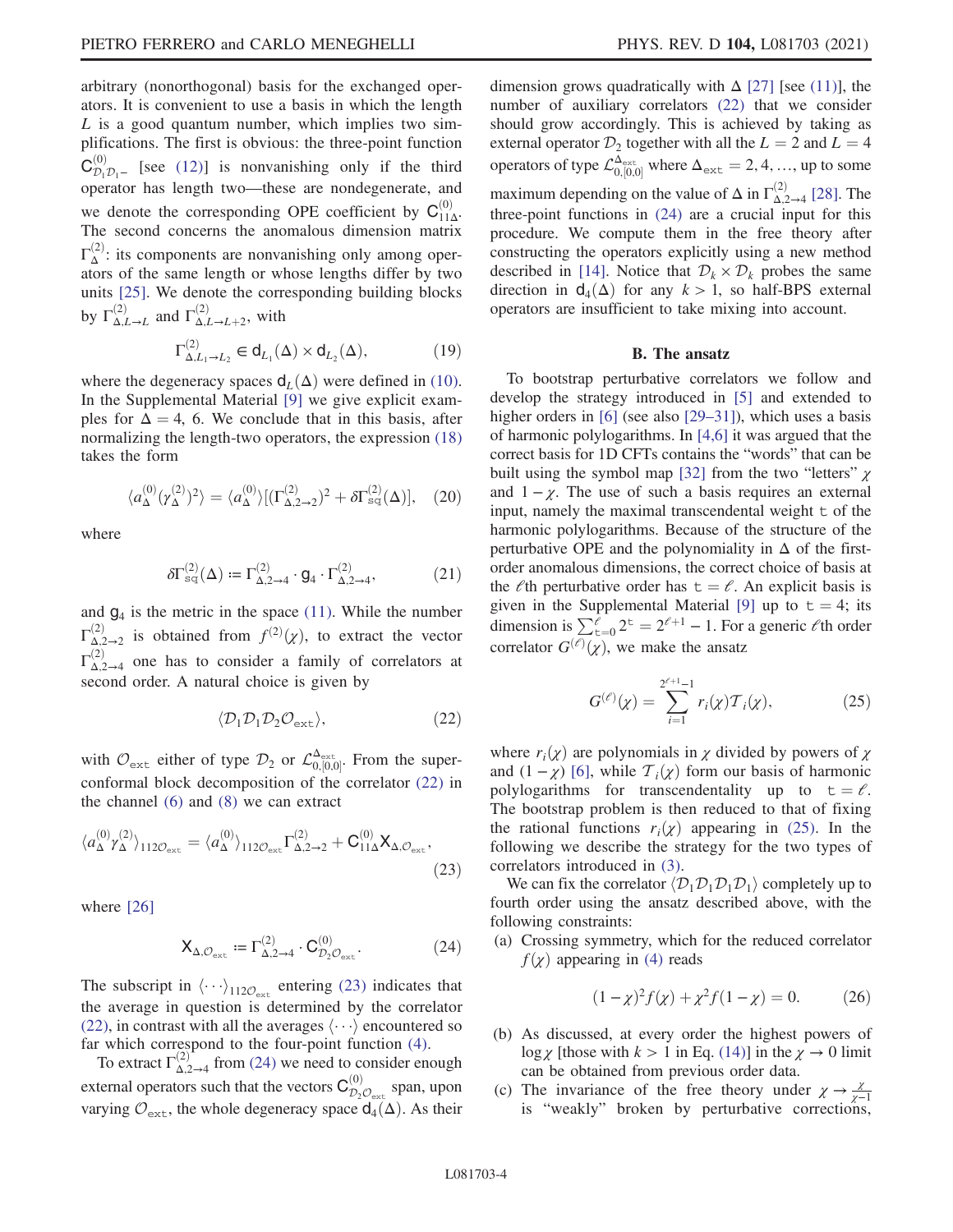but it still constrains correlators at each order, see [\[5,6\]](#page-5-11).

<span id="page-4-1"></span>(d) As discussed in Sec. [II,](#page-1-7) the quantity  $\mu_{\mathcal{D}_2}^2$  is known from localization. The first orders read

$$
\mu_{\mathcal{D}_2}^2 = 2 - \frac{3}{\lambda^{1/2}} + \frac{45}{8\lambda^{3/2}} + \frac{45}{4\lambda^2} + \cdots. \tag{27}
$$

This provides the definition of the coupling  $\lambda$ .

This fixes  $f(\chi)$  at each order up to polynomial ambiguities in the anomalous dimensions, of degree 6, 10, 14, ... in  $\Delta$ , which we fix by requiring that, at each order, the average anomalous dimension has the mildest possible growth at large Δ:

<span id="page-4-0"></span>
$$
\langle \gamma_{\Delta}^{(\ell)} \rangle := \frac{\langle a_{\Delta}^{(0)} \gamma_{\Delta}^{(\ell)} \rangle}{\langle a_{\Delta}^{(0)} \rangle} \sim \Delta^{\ell+1}, \qquad 1 \le \ell \le 4. \tag{28}
$$

We now move to correlators [\(22\),](#page-3-0) with  $\mathcal{O}_{ext} = \mathcal{L}_{0,[0,0]}^{\Delta_{ext}}$ . Given the knowledge of [\(17\),](#page-2-3) the free theory and first-order results do not present any conceptual novelty. At second order, it is important to realize that not all the correlator is necessary to extract the averages [\(23\)](#page-3-1). Rather, it is enough to bootstrap the part of the correlator that produces a  $\log \chi$ in the OPE around  $\chi = 0$ , where those averages first appear: we shall refer to this as  $F_{\text{log}}^{(2)}(\chi)$ . Once the terms of transcendentality 2 in the ansatz are fixed by lower-order data and property (c),  $F_{\text{log}}^{(2)}(\chi)$  is known up to a finite number of undetermined coefficients, which we fix with the following recursive procedure.

Imagine knowing all  $F_{\log}^{(2)}(\chi)$  up to  $\Delta_{\text{ext}} = \hat{\Delta} - 2$ : these allow one to extract  $\Gamma_{\Delta,2\to 4}^{(2)}$  at least for  $\Delta = 2, ..., \hat{\Delta} + 2$ .<br>We use the letter to compute the combination (23) for the We use the latter to compute the combination [\(23\)](#page-3-1) for the same values of  $\Delta$ , but now averaged over each correlator with  $\Delta_{\text{ext}} = \hat{\Delta}$ , which in turn fixes  $F_{\text{log}}^{(2)}(\chi)$  completely for  $\Delta_{\text{ext}} = \hat{\Delta}$ . Once that is known, we can compute new entries of  $\Gamma_{\Delta,2\to 4}^{(2)}$  that we use for the following recursive step. The starting point of the recursion is  $\Delta_{\text{ext}} = 2$ , which can be fixed by using the averages computed from  $\langle \mathcal{D}_1 \mathcal{D}_1 \mathcal{D}_k \mathcal{D}_k \rangle$ .

#### C. Results

Our first important intermediate result is the computation of the average [\(20\),](#page-3-4) which is necessary to bootstrap  $f^{(4)}(\chi)$ . While  $\Gamma_{\Delta,2\to 2}^{(2)}$  can be found in Eq. (6.24) of [\[5\]](#page-5-11), the newly computed contribution due to mixing is

$$
\delta\Gamma_{\text{sq}}^{(2)}(\Delta) = j_{\Delta}^2 \left( \frac{(j_{\Delta}^2 - 2)}{2} S_{-2}(\Delta) + \frac{3j_{\Delta}^2 - 4}{8} H_{\Delta}^2 \right) - \frac{p_1(\Delta)}{(\Delta + 1)(\Delta + 2)} H_{\Delta} + \frac{p_2(\Delta)}{(\Delta + 2)},
$$
(29)

where  $j_{\Delta}^2 = \Delta(\Delta + 3), S_{-2}(\Delta) = \sum_{n=1}^{\Delta} \frac{(-1)^n}{n^2}, H_n$  is the *n*th hermonic number and n (A) are not promisely given in the harmonic number, and  $p_{1,2}(\Delta)$  are polynomials given in the Supplemental Material [\[9\]](#page-5-6).

Our main result is the determination of  $f(\chi)$  up to fourth order at large  $\lambda$ . The explicit expressions are contained in the Supplemental Material [\[9\]](#page-5-6). From this correlator we extract the conformal dimension [see [\(1\)](#page-0-2)] and squared OPE coefficient of the lightest nonprotected operator  $\phi^2$ 

$$
\mu_{\phi^2}^2 = \frac{2}{5} - \frac{43}{30\sqrt{\lambda}} + \frac{5}{6\lambda} + \left(\frac{11195}{1728} + 4\zeta(3)\right) \frac{1}{\lambda^{3/2}} - \left(\frac{1705}{96} + \frac{1613}{24}\zeta(3)\right) \frac{1}{\lambda^2} + \cdots
$$
\n(30)

More averaged CFT data extracted from this correlator are given in the Supplemental Material [\[9\].](#page-5-6)

#### V. DISCUSSION

In this paper we have shown how to bootstrap correlation functions in perturbation theory for a special 1D SCFT from the knowledge of the unperturbed theory, symmetries, consistency conditions and some extra physical input. To implement this program we put forward a new strategy to take into account operator degeneracies which we believe can be applied more broadly, e.g., for holographic CFTs [\[11,15,16\]](#page-5-9) at higher orders and for the  $\epsilon$ expansion in [\[12,33\]](#page-5-23). There are several interesting open questions for the future.

The first direction is to consider higher orders [\[34\]](#page-5-24) in the perturbative expansion. This is technically more challenging since additional operators will participate in the mixing, but also involves new conceptual problems related to additional ambiguities and the uniqueness of the theory; see discussion above [\(28\)](#page-4-0). To address this question it will be useful to study the 1D SCFT defined by the Wilson line with different gauge groups, still at large rank, and in different representations; see, e.g., [\[35,36\].](#page-5-25)

The theory we are considering is supposed to be integrable [\[37](#page-5-26)–39]. In this work we used the integrability-based results of [\[8\]](#page-5-5) only as a check of our procedure. It would be interesting to numerically determine the conformal dimension of other operators in addition to [\(1\)](#page-0-2) as a function of the coupling using the method of [\[8\]](#page-5-5) and compare to our findings. How to directly incorporate integrability into the bootstrap remains a crucial open question; see [\[40\]](#page-5-27) for explorations in this direction.

Finally, the 1D SCFT considered in this work is also an excellent playground to test and use the so-called inversion formula of [\[41\].](#page-5-28)

## ACKNOWLEDGMENTS

We thank Fernando Alday and Pedro Liendo for collaboration at early stages of this work and for many fruitful